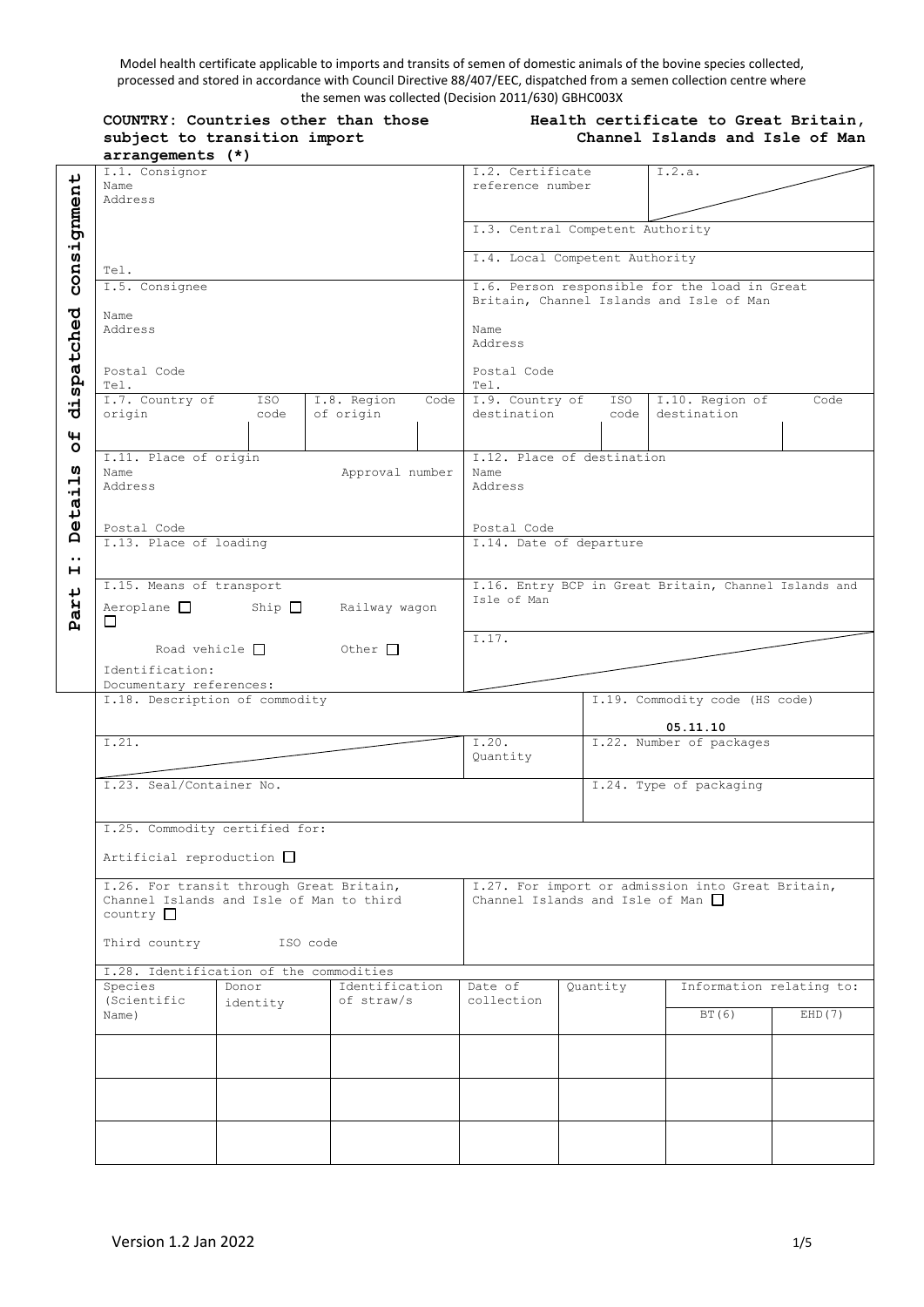#### **Bovine semen – Section A GBHC003X**

|                                                                                                                  |                                                                | arrangements (*)                                              |             |                                                                                                                                                                                                                                                                                                                  |                                                                                                                                                                                                                                                                          |                                                                                                                                                                                                                                                                                         |  |  |
|------------------------------------------------------------------------------------------------------------------|----------------------------------------------------------------|---------------------------------------------------------------|-------------|------------------------------------------------------------------------------------------------------------------------------------------------------------------------------------------------------------------------------------------------------------------------------------------------------------------|--------------------------------------------------------------------------------------------------------------------------------------------------------------------------------------------------------------------------------------------------------------------------|-----------------------------------------------------------------------------------------------------------------------------------------------------------------------------------------------------------------------------------------------------------------------------------------|--|--|
| Certification                                                                                                    |                                                                | II. Health information                                        |             |                                                                                                                                                                                                                                                                                                                  | II.a. Certificate<br>reference no                                                                                                                                                                                                                                        | II.b.                                                                                                                                                                                                                                                                                   |  |  |
|                                                                                                                  | I, the undersigned official veterinarian, hereby certify that: |                                                               |             |                                                                                                                                                                                                                                                                                                                  |                                                                                                                                                                                                                                                                          |                                                                                                                                                                                                                                                                                         |  |  |
|                                                                                                                  | II.1.                                                          |                                                               |             |                                                                                                                                                                                                                                                                                                                  | (name of exporting country or part thereof) $(2)$                                                                                                                                                                                                                        |                                                                                                                                                                                                                                                                                         |  |  |
| $\bullet\bullet$<br>н<br>н                                                                                       |                                                                |                                                               |             |                                                                                                                                                                                                                                                                                                                  | Was free from rinderpest and foot-and-mouth disease during the 12 months immediately prior to<br>collection of the semen for export and until its date of dispatch to Great Britain and no<br>vaccination against these diseases has taken place during the same period. |                                                                                                                                                                                                                                                                                         |  |  |
| ↵<br>Η<br>the centre $(3)$ described in box I.11. at which the semen to be exported was collected:<br>II.2.<br>д |                                                                |                                                               |             |                                                                                                                                                                                                                                                                                                                  |                                                                                                                                                                                                                                                                          |                                                                                                                                                                                                                                                                                         |  |  |
|                                                                                                                  |                                                                | II.2.1.                                                       | 88/407/EEC; |                                                                                                                                                                                                                                                                                                                  | meets the conditions laid down in Chapter I(1) of Annex A to Directive                                                                                                                                                                                                   |                                                                                                                                                                                                                                                                                         |  |  |
|                                                                                                                  |                                                                | II.2.2.                                                       |             |                                                                                                                                                                                                                                                                                                                  | is operated and supervised in accordance with the conditions laid down<br>in Chapter II(1) of Annex A to Directive $88/407/EEC$                                                                                                                                          |                                                                                                                                                                                                                                                                                         |  |  |
|                                                                                                                  | II.3.                                                          | date                                                          |             |                                                                                                                                                                                                                                                                                                                  | of fresh semen until the day of dispatch to Great Britain).                                                                                                                                                                                                              | The centre at which the semen to be exported was collected was free from rabies, tuberculosis,<br>Brucellosis, anthrax and contagious bovine pleuropneumonia during the 30 days prior to the<br>of collection of the semen to be exported and the 30 days after collection (in the case |  |  |
|                                                                                                                  | II.4.                                                          | The bovine animals standing at the semen collection centre:   |             |                                                                                                                                                                                                                                                                                                                  |                                                                                                                                                                                                                                                                          |                                                                                                                                                                                                                                                                                         |  |  |
|                                                                                                                  |                                                                | $(^8)$ II.4.1.                                                |             | Annex B to Directive 88/407/EEC;                                                                                                                                                                                                                                                                                 |                                                                                                                                                                                                                                                                          | come from herds which satisfy the conditions of paragraph 1(b) of Chapter I of                                                                                                                                                                                                          |  |  |
|                                                                                                                  |                                                                | II.4.2.                                                       |             | of Annex B to that Directive;                                                                                                                                                                                                                                                                                    | come from herds or were born to dams which comply with the conditions of                                                                                                                                                                                                 | paragraph 1(c) of chapter I of Annex B to Directive 88/407/EEC, or were tested<br>at the age of at least 24 months in accordance with paragraph 1(c) of Chapter II                                                                                                                      |  |  |
|                                                                                                                  |                                                                | II.4.3.                                                       |             | isolation period                                                                                                                                                                                                                                                                                                 | Annex B to Directive 88/407/EEC in the 28 days preceding the quarantine                                                                                                                                                                                                  | underwent the tests required in accordance with paragraph 1(d) of Chapter I of                                                                                                                                                                                                          |  |  |
|                                                                                                                  |                                                                | II.4.4.                                                       |             |                                                                                                                                                                                                                                                                                                                  | have satisfied the quarantine isolation period and testing requirements laid<br>down in paragraph 1(e) of Chapter I of Annex B to Directive 88/407/EEC;                                                                                                                  |                                                                                                                                                                                                                                                                                         |  |  |
|                                                                                                                  | II.4.5.<br>II of Annex B to Directive 88/407/EEC.              |                                                               |             |                                                                                                                                                                                                                                                                                                                  | have undergone, at least once a year, the routine tests referred to in Chapter                                                                                                                                                                                           |                                                                                                                                                                                                                                                                                         |  |  |
|                                                                                                                  | II.5.                                                          | The semen to be exported was obtained from donor bulls which: |             |                                                                                                                                                                                                                                                                                                                  |                                                                                                                                                                                                                                                                          |                                                                                                                                                                                                                                                                                         |  |  |
|                                                                                                                  | II.5.1.                                                        |                                                               |             | satisfy the conditions laid down in Annex C of Directive 88/407/EEC;                                                                                                                                                                                                                                             |                                                                                                                                                                                                                                                                          |                                                                                                                                                                                                                                                                                         |  |  |
|                                                                                                                  | $(1)$ either<br>$[II.5.2].$                                    |                                                               |             |                                                                                                                                                                                                                                                                                                                  | have remained in the exporting country for at least the last six<br>months prior to collection of the semen to be exported;                                                                                                                                              |                                                                                                                                                                                                                                                                                         |  |  |
|                                                                                                                  | $(1)$ or<br>[I1.5.2]                                           |                                                               |             | have remained in the exporting country for at least 30 days prior<br>to the collection of the semen since entry and they were imported<br>prior to the collection of the semen and satisfied the animal<br>health conditions applying to donors of the semen which is<br>intended for export to Great Britain; ] |                                                                                                                                                                                                                                                                          |                                                                                                                                                                                                                                                                                         |  |  |
| II.5.3.<br>detailed in the table in point I.28.:                                                                 |                                                                |                                                               |             | comply with at least one of the following conditions as regards bluetongue, as                                                                                                                                                                                                                                   |                                                                                                                                                                                                                                                                          |                                                                                                                                                                                                                                                                                         |  |  |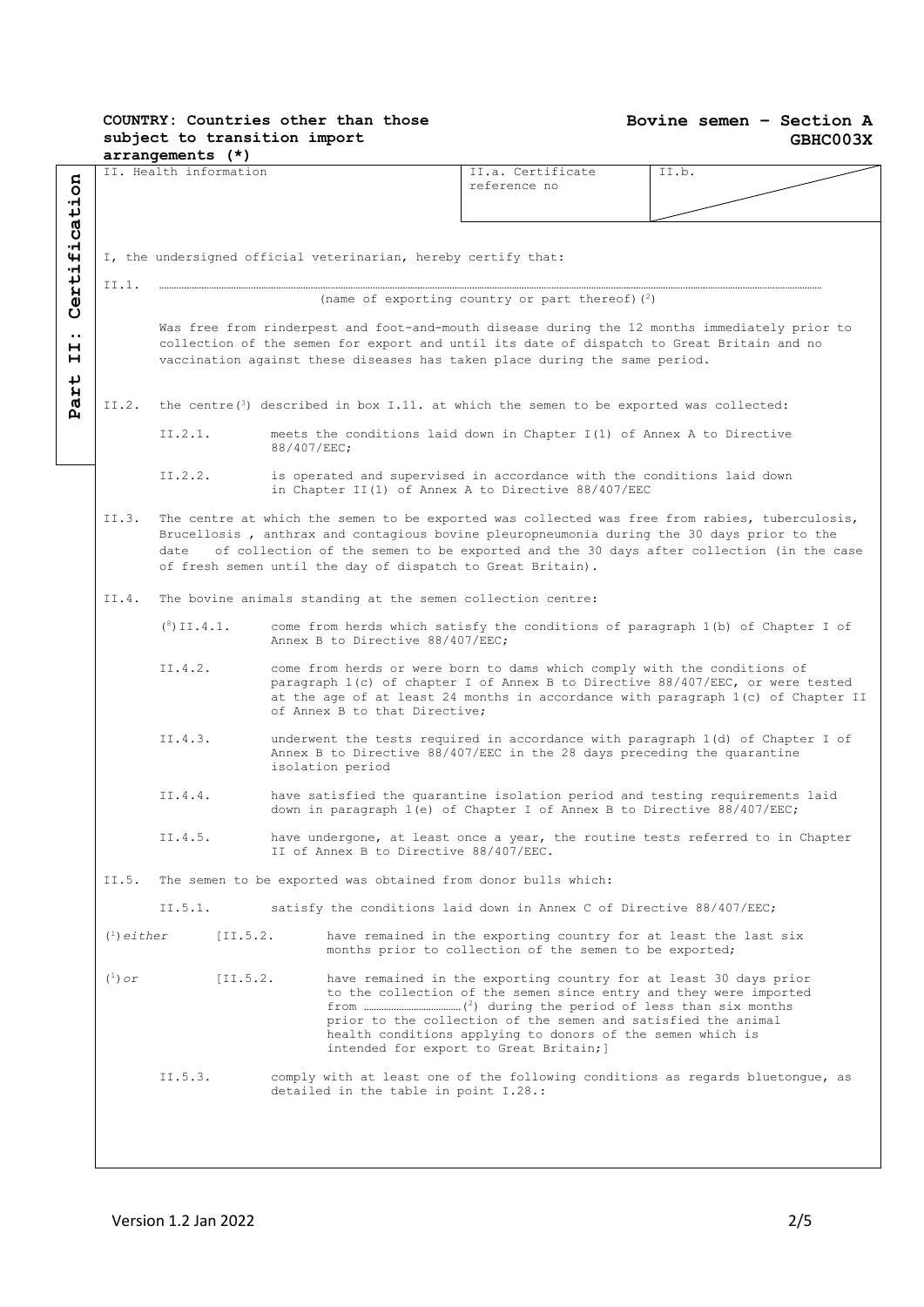#### **Bovine semen – Section A GBHC003X**

| arrangements (*)       |              |                                                                         |                                                                                                                                                                                                                                                                                                                                                                                                                                                                                 |
|------------------------|--------------|-------------------------------------------------------------------------|---------------------------------------------------------------------------------------------------------------------------------------------------------------------------------------------------------------------------------------------------------------------------------------------------------------------------------------------------------------------------------------------------------------------------------------------------------------------------------|
| II. Health information |              | II.a. Certificate<br>reference no                                       | II.b.                                                                                                                                                                                                                                                                                                                                                                                                                                                                           |
|                        |              |                                                                         |                                                                                                                                                                                                                                                                                                                                                                                                                                                                                 |
|                        |              |                                                                         |                                                                                                                                                                                                                                                                                                                                                                                                                                                                                 |
| $(1)$ either           | [II.5.3.1]   | collection of the semen; ]                                              | were kept in a bluetonque virus-free country or<br>zone for at least 60 days prior to, and during,                                                                                                                                                                                                                                                                                                                                                                              |
| $(1)$ and/or           | [II.5.3.2]   | semen; 1                                                                | were kept during a bluetonque virus seasonally<br>free period in a seasonally free zone for at least<br>60 days prior to, and during, collection of the                                                                                                                                                                                                                                                                                                                         |
| $(1)$ and/or           | [II.5.3.3.   | of the semen; 1                                                         | were kept in a vector-protected establishment for<br>at least 60 days prior to, and during, collection                                                                                                                                                                                                                                                                                                                                                                          |
| $(1)$ and/or           | [II.5.3.4]   |                                                                         | were subjected to a serological test for the<br>detection of antibody to the bluetonque virus<br>serogroup, carried out in accordance with the OIE<br>Manual of Diagnostic Tests and Vaccines for<br>Terrestrial Animals, with negative results, at<br>least every 60 days throughout the collection<br>period and between 21 and 60 days after the final<br>collection for this consignment of semen; ]                                                                        |
| $(1)$ and/or           | [II.5.3.5.   | consignment of semen; ]                                                 | were subjected to an agent identification test for<br>bluetonque virus, carried out in accordance with<br>the OIE Manual of Diagnostic Tests and Vaccines<br>for Terrestrial Animals, with negative results, on<br>blood samples taken at commencement and final<br>collection for this consignment of semen and at<br>least every 7 days (virus isolation test) or at<br>least every 28 days, if carried out as polymerase<br>chain reaction (PCR), during collection for this |
| II.5.4.                | point 1.28:  |                                                                         | comply with at least one of the following conditions as regards<br>epizootic haemorrhagic disease (EHD), as detailed in the table in                                                                                                                                                                                                                                                                                                                                            |
| $(1)$ either           | [II.5.4.1]   | epizootic haemorrhagic disease (EHD); ]                                 | were resident in the exporting country which<br>according to official findings is free from                                                                                                                                                                                                                                                                                                                                                                                     |
| $(^1)$ $(^5)$ and/or   | [11.5.4.2]   |                                                                         | were resident in the exporting country in which<br>according to official findings the following<br>serotypes of epizootic haemorrhagic disease (EHD)<br>negative results in each case to the following<br>tests carried out in an approved laboratory:                                                                                                                                                                                                                          |
| $(1)$ either           | [11.5.4.2.1] | consignment of semen; ]                                                 | a serological test $(4)$ for the detection of<br>antibody to the EHD virus serogroup, carried out<br>on samples of blood taken on two occasions not<br>more than 12 months apart prior to and not less<br>than 21 days following collection for this                                                                                                                                                                                                                            |
| $\binom{1}{1}$ and/or  | [11.5.4.2.2] | a serological test $(4)$ for the detection of<br>consignment of semen.] | antibody to the EHD virus serogroup, carried out<br>on samples taken at intervals of not more than 60<br>days throughout the collection period and between<br>21 and 60 days after the final collection for this                                                                                                                                                                                                                                                                |
|                        |              |                                                                         |                                                                                                                                                                                                                                                                                                                                                                                                                                                                                 |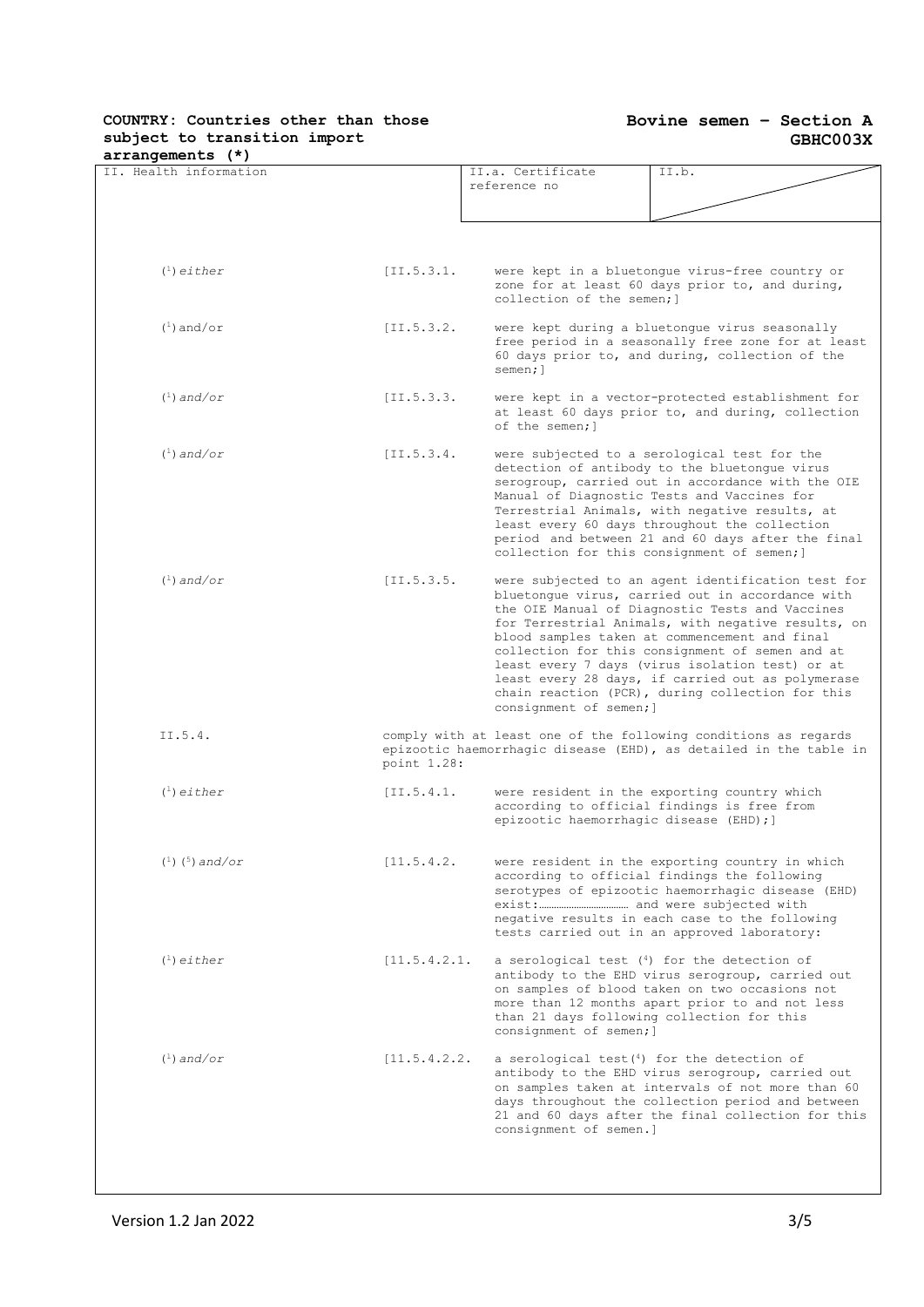#### **Bovine semen – Section A GBHC003X**

| arrangements (*)        |                                                                                                                                                                                                        |                                   |                                                                                                                                                                                                                                                        |
|-------------------------|--------------------------------------------------------------------------------------------------------------------------------------------------------------------------------------------------------|-----------------------------------|--------------------------------------------------------------------------------------------------------------------------------------------------------------------------------------------------------------------------------------------------------|
| II. Health information  |                                                                                                                                                                                                        | II.a. Certificate<br>reference no | II.b.                                                                                                                                                                                                                                                  |
|                         |                                                                                                                                                                                                        |                                   |                                                                                                                                                                                                                                                        |
|                         |                                                                                                                                                                                                        |                                   |                                                                                                                                                                                                                                                        |
|                         |                                                                                                                                                                                                        |                                   |                                                                                                                                                                                                                                                        |
| $(1)$ and/or            | [II.5.4.2.3]                                                                                                                                                                                           | consignment of semen.]]           | an agent identification test $(4)$ carried out on<br>blood samples collected at commencement and<br>conclusion of, and at least every 7 days (virus<br>isolation test) or at least every 28 days, if<br>carried out as PCR, during collection for this |
| II.6.                   | The semen to be exported was collected after the date on which the centre was approved by the<br>competent national authorities of the exporting country.                                              |                                   |                                                                                                                                                                                                                                                        |
| II.7.                   | The semen to be exported was processed, stored and transported under conditions which satisfy<br>the terms of Directive 88/407/EEC.                                                                    |                                   |                                                                                                                                                                                                                                                        |
| <b>Notes</b>            |                                                                                                                                                                                                        |                                   |                                                                                                                                                                                                                                                        |
|                         | (*) Those countries subject to the transitional import arrangements include: an EU member State;<br>Liechtenstein; Norway and Switzerland.                                                             |                                   |                                                                                                                                                                                                                                                        |
| (Withdrawal) Act 2018). | References to European Union legislation within this certificate are references to direct EU<br>legislation which has been retained in Great Britain (retained EU law as defined in the European Union |                                   |                                                                                                                                                                                                                                                        |
|                         | References to Great Britain in this certificate include Channel Islands and Isle of Man.                                                                                                               |                                   |                                                                                                                                                                                                                                                        |
| Part I:                 |                                                                                                                                                                                                        |                                   |                                                                                                                                                                                                                                                        |
| Box I.6:                | Person responsible for the load in Great Britain: this box is to be filled in only if<br>it is a certificate for transit commodity.                                                                    |                                   |                                                                                                                                                                                                                                                        |
| Box I.11:               | Place of origin shall correspond to the semen collection centre listed in accordance<br>with Article 9(2) of Directive 88/407/EEC and where the semen was collected.                                   |                                   |                                                                                                                                                                                                                                                        |
| Box I.22:               | Number of packages shall correspond to the number of containers.                                                                                                                                       |                                   |                                                                                                                                                                                                                                                        |
| Box I.23:               | Identification of container and seal number shall be indicated.                                                                                                                                        |                                   |                                                                                                                                                                                                                                                        |
| Box I.26:               | Fill in according to whether it is a transit or an import certificate.                                                                                                                                 |                                   |                                                                                                                                                                                                                                                        |
| Box I.27:               | Fill in according to whether it is a transit or an import certificate.                                                                                                                                 |                                   |                                                                                                                                                                                                                                                        |
| Box I.28:               | Species: select amongst 'Bos taurus', 'Bison bison' or 'Bubalus bubalis' as<br>appropriate.                                                                                                            |                                   |                                                                                                                                                                                                                                                        |
|                         | Donor identity shall correspond to the official identification of the animal.                                                                                                                          |                                   |                                                                                                                                                                                                                                                        |
|                         | Date of collection shall be indicated in the following format: dd/mm/yyyy.                                                                                                                             |                                   |                                                                                                                                                                                                                                                        |
|                         | Quantity shall correspond to the number of straws of semen collected on a particular<br>date from an identified donor bull complying with particular conditions for bluetongue<br>and EHD.             |                                   |                                                                                                                                                                                                                                                        |
|                         |                                                                                                                                                                                                        |                                   |                                                                                                                                                                                                                                                        |
|                         |                                                                                                                                                                                                        |                                   |                                                                                                                                                                                                                                                        |
|                         |                                                                                                                                                                                                        |                                   |                                                                                                                                                                                                                                                        |
|                         |                                                                                                                                                                                                        |                                   |                                                                                                                                                                                                                                                        |
|                         |                                                                                                                                                                                                        |                                   |                                                                                                                                                                                                                                                        |

 $\overline{\phantom{a}}$